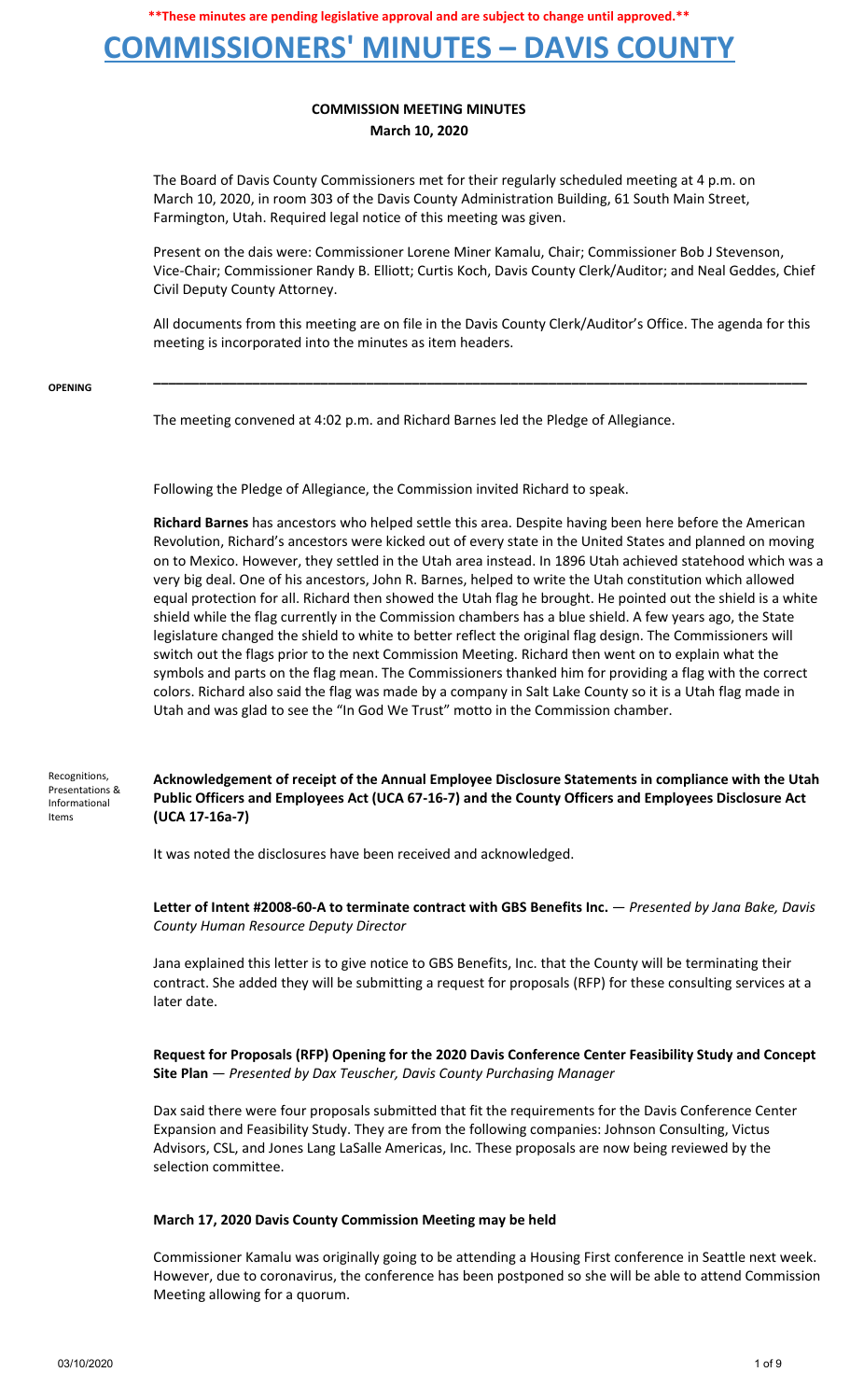## **COMMISSIONERS' MINUTES – DAVIS COUNTY**

#### **PUBLIC COMMENTS**

The public was invited to make comments to the Commission.

There were no public comments.

#### **BUSINESS/ ACTION**

Request to Rescind #2020-58-A cancellation of the Mar. 17 Commission Meeting

**Request to Rescind #2020-58-A cancellation of the March 17, 2020 Davis County Commission Meeting** — *Presented by Commissioner Lorene Miner Kamalu*

**\_\_\_\_\_\_\_\_\_\_\_\_\_\_\_\_\_\_\_\_\_\_\_\_\_\_\_\_\_\_\_\_\_\_\_\_\_\_\_\_\_\_\_\_\_\_\_\_\_\_\_\_\_\_\_\_\_\_\_\_\_\_\_\_\_\_\_\_\_\_\_\_\_\_\_\_\_\_\_\_\_\_\_\_\_\_\_\_**

**\_\_\_\_\_\_\_\_\_\_\_\_\_\_\_\_\_\_\_\_\_\_\_\_\_\_\_\_\_\_\_\_\_\_\_\_\_\_\_\_\_\_\_\_\_\_\_\_\_\_\_\_\_\_\_\_\_\_\_\_\_\_\_\_\_\_\_\_\_\_\_\_\_\_\_\_\_\_\_\_\_\_\_\_\_\_\_\_**

This request is to rescind the cancellation of the March 17, 2020 Commission Meeting since there will now be a quorum.

> Motion to Approve: Com. Kamalu Seconded: Com. Stevenson All voted Aye

| Request to<br>Rescind<br>#2020-67-A<br>agreement with<br>Summit Food<br>Service, LLC | Request to Rescind #2020-67-A agreement with Summit Food Service, LLC - Presented by Brian Hatch,<br>Davis County Director of Health |
|--------------------------------------------------------------------------------------|--------------------------------------------------------------------------------------------------------------------------------------|
|                                                                                      | This request is to rescind the previous contract with Summit Food Service because some signatures need to<br>be changed.             |
|                                                                                      |                                                                                                                                      |

Agreement #2020-74 with Summit Food Service LLC to provide Senior Services meals **Agreement #2020-74 with Summit Food Service LLC to provide Senior Services meals** — *Presented by Brian Hatch, Davis County Director of Health*

This agreement with Summit Foods is for the Senior Services meals and it will run concurrent with the Sheriff's Office agreement with the company. The payable reimbursement amount will depend on what meals are ordered. The contract period begins 02/24/2020. The payable amount is service dependent.

Request Reappointment #2020-75 of Manuel Martinez to the Senior Services Advisory Council

**Request Reappointment #2020-75 of Manuel Martinez to the Davis County Senior Services Advisory Council** — *Presented by Brian Hatch, Davis County Director of Health*

This request is to reappoint Manual Martinez to the Senior Services Advisory Board for an additional three years. He has made very valuable contributions and represents the veteran community well. The contract period is 03/17/2020 to 02/28/2023.

> Motion to Approve Agenda Items: Com. Kamalu Seconded: Com. Elliott All voted Aye

Amendment #2018-621-A with Michael Murphy to provide additional Indigent Defense legal services

**Amendment #2018-621-A with Michael Murphy to provide additional Indigent Defense legal services** — *Presented by Todd Utzinger, Davis County Legal Defender Coordinator*

Michael is a juvenile court legal defender. Recently, the Administrative Office of the Courts approved additional drug court sessions for Davis County, specifically applies to parents who are in proceedings to have their parental rights terminated. The goal is with the additional court sessions, giving more access to resources, more families will be reunified when appropriate. Because of these additional sessions, Michael's workload has increased necessitating an immediate pay increase. The increase does fit in the existing budget. The contract period begins 03/01/2020. The payable amount is an annual increase of \$14,986.50.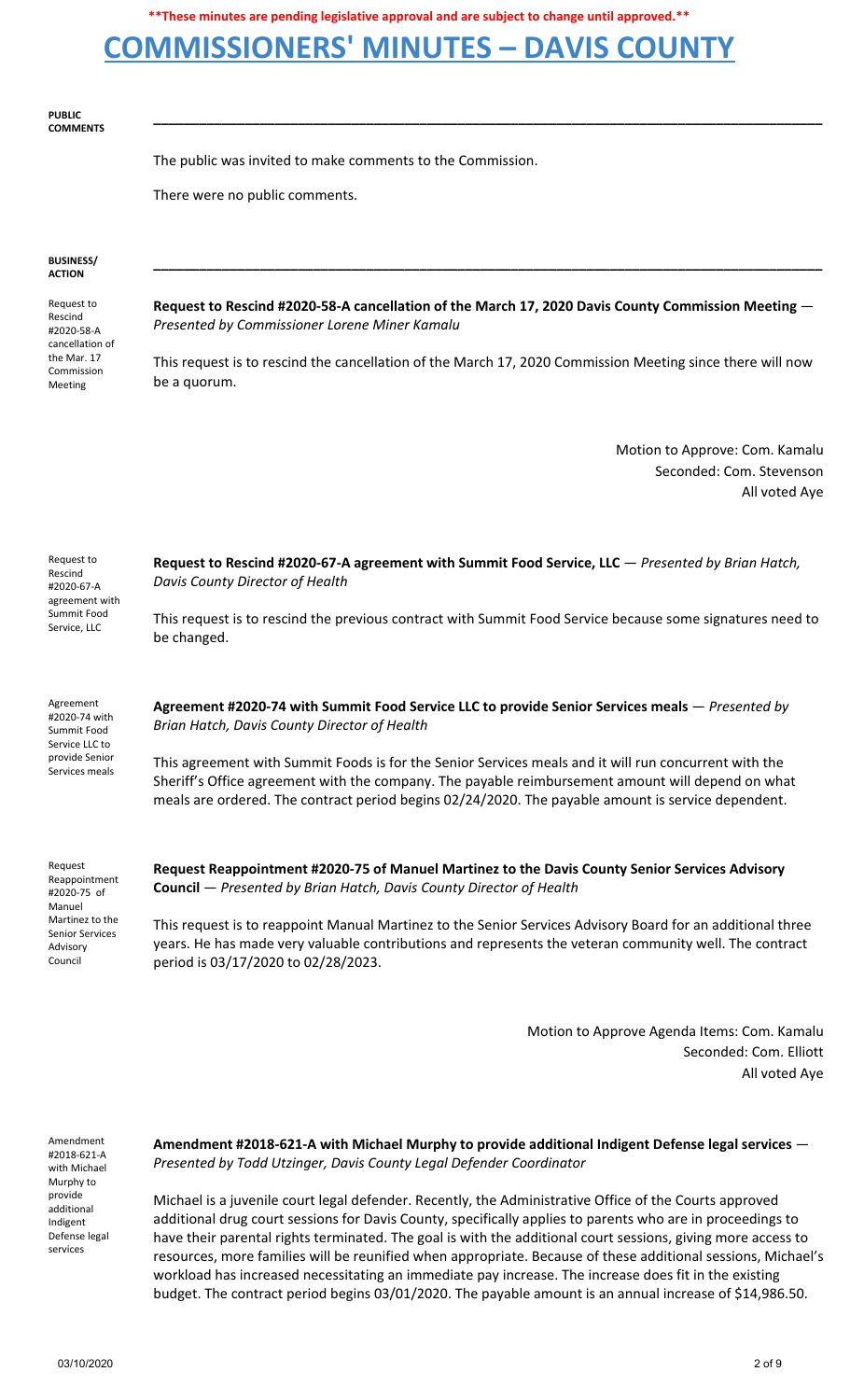## **COMMISSIONERS' MINUTES – DAVIS COUNTY**

Motion to Approve: Com. Stevenson Seconded: Com. Elliott All voted Aye

Request Reappointment #2020-76 of Chris Bone to the Davis County Career Service Council

**Request Reappointment #2020-76 of Chris Bone to the Davis County Career Service Council** — *Presented by Jana Bake, Davis County Human Resources Deputy Director, in place of Deb Alexander, Davis County Human Resources Director*

This request is to reappoint Chris Bone for an additional three years to the Davis County Career Service Council. The contract period is 03/10/2020 to 03/10/2023.

Agreement #2020-77 with PayFactors for a subscription to their web-based tool for managing compensation data

**Agreement #2020-77 with PayFactors for a subscription to their web-based tool for managing compensation data** — *Presented by Jana Bake, Davis County Human Resources Deputy Director, in place of Deb Alexander, Davis County Human Resources Director*

PayFactors is a web-based subscription to help collect and manage compensation data. Using this service will let the Human Resources department view salary and budget trends, conduct data analysis, upload payroll data, and more to better prepare for budget meetings. The contract period is 03/10/2020 to 03/10/2023. The payable amount is \$18,000 annually.

> Motion to Approve Agenda Items: Com. Elliott Seconded: Com. Stevenson All voted Aye

Amendment #2020-78 with Hometown Values for advertising for 2020 Davis County Fair

**Amendment #2020-78 with Hometown Values for advertising for 2020 Davis County Fair** — *Presented by Kristal Blessett, Davis County Event Coordinator*

This agreement is for the Davis County 2020 Fair to receive a cover ad in August with Hometown Values and quarter page ads in Davis and South Weber, also in August. The contract period is 03/10/2020 to 08/31/2020. The payable amount is \$3,615.98.

> Motion to Approve: Com. Elliott Seconded: Com. Stevenson All voted Aye

Agreement # 2020-79 with GOED for pass-through funding for FY 2020 Korn Ferry PGA Tournament

**Agreement #2020-79 with the Governor's Office of Economic Development (GOED) for pass-through funding for FY 2020 Korn Ferry PGA Tournament** — *Presented by Jessica Merrill, Davis County Tourism Deputy Director*

This agreement with the Governor's Office of Economic Development (GOED) is for pass-through funding for the Korn Ferry PGA golf tournament for the next five years. It is written in the contract that Davis County is not obligated to host the event but, if they do, funding will be provided. The contract period is 07/01/2019 to 06/30/2024. The pass-through amount is \$50,000 annually for five years.

Agreement #2020-80 with Centerpoint Legacy Theatre for 2020 sponsorship

**Agreement #2020-80 with Centerpoint Legacy Theatre for 2020 sponsorship** — *Presented by Jessica Merrill, Davis County Tourism Deputy Director*

Recently, the Tourism department has been trying to increase the number of sponsorships of the local arts community. This agreement with Centerpoint Theatre reflects that decision and will allow the Davis County logo to be placed on various marketing materials such as program inserts for the 2020 season and vice versa. It was further noted that a big factor in businesses moving locations is the quality of life which the art community can affect. The contract period is 03/10/2020 to 12/31/2020. The payable amount is \$20,000.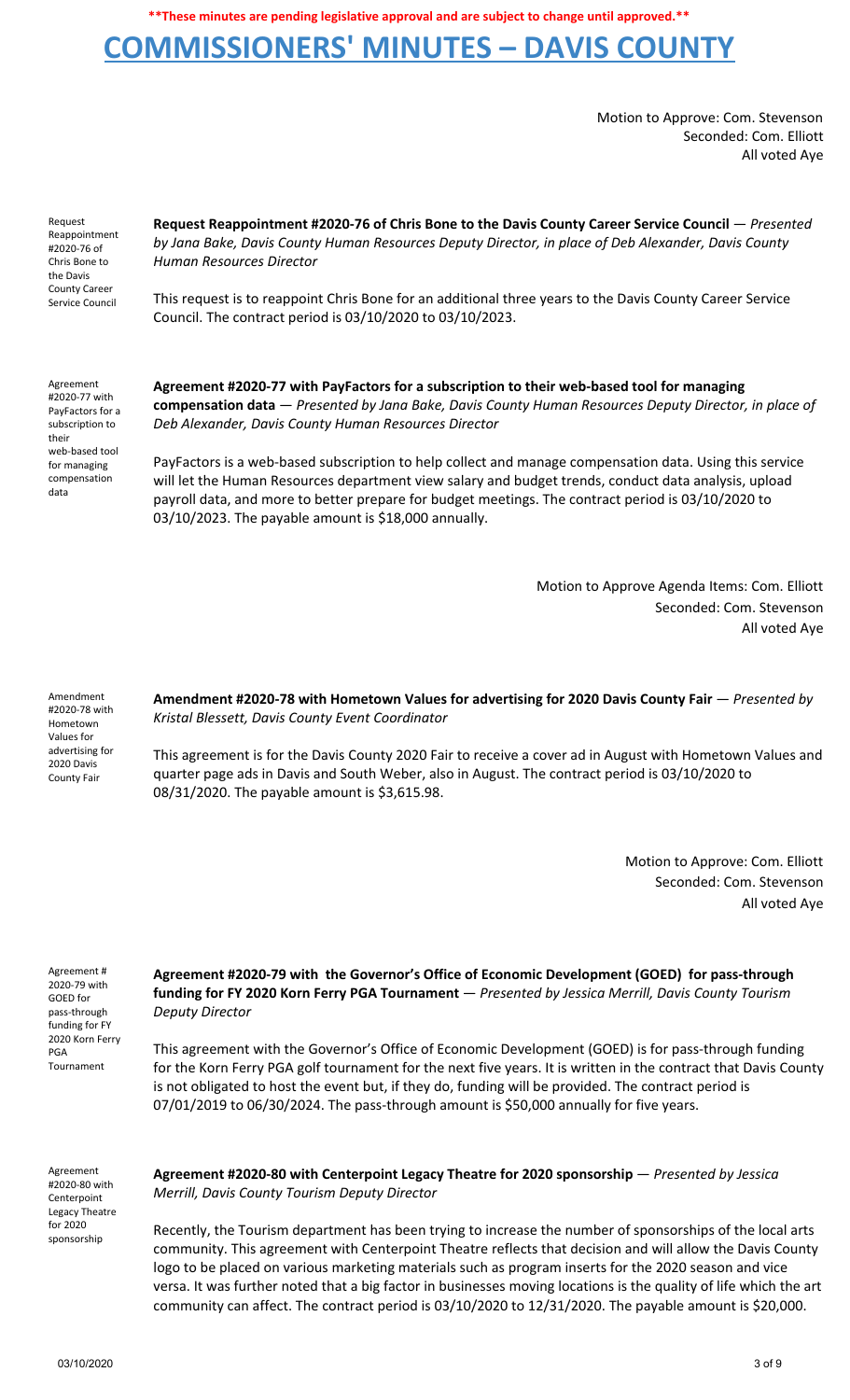# **COMMISSIONERS' MINUTES – DAVIS COUNTY**

Agreement #2020-81 with The Utah Air Show Foundation for sponsorship of 2020 The Utah Air at Hill AFB

Agreement #2020-81 with The Utah Air Show Foundation for sponsorship of 2020 The Utah Air at Hill AFB — *Presented by Jessica Merrill, Davis County Tourism Deputy Director*

The air show, run by The Utah Air Show Foundation, is held every other year and will take place on June 27 and 28 this summer. The show brings in on average 5,000 or 6,000 people. This is the first year Davis County will be a sponsor of the air show. The County will have a booth at the show to capitalize on the chance to get visitors to stay longer in Davis County. Furthermore, since the County is considered a major sponsor, the Commissioners will receive VIP tickets to distribute as they wish. The Commission said they all have or are currently serving as honorary commanders at Hill Air Force Base and the Lieutenant Colonel Commissioner Kamalu shadows is in charge of the air show. The contract period is 03/10/2020 to 06/30/2020. The payable amount is \$25,000.

Special Use Permit #2020-82 with the Div. of Wildlife Resources for use of the Eccles Wildlife Education Center for the GSLBF

Request Appointment #2020-83 of members to the TTAB

**Special Use Permit #2020-82 with the Utah Department of Natural Resources, Division of Wildlife** Resources for use of the Eccles Wildlife Education Center for the Great Salt Lake Bird Festival - Presented *by Jessica Merrill, Davis County Tourism Deputy Director*

This permit gives permission to use of the Eccles facility during the Great Salt Lake Bird Festival (GSLBF). A member of the Community and Economic Development staff will be on-site for the entire duration of the festival to ensure the facility is maintained and to provide access for the after-hours events. The contract period is 05/13/2020 to 05/20/2020. The permit is neither payable nor receivable.

**Request Appointment #2020-83 of members to the Tourism Tax Advisory Board** — *Presented by Jessica Merrill, Davis County Tourism Deputy Director*

This request is for two new appointments and three reappointments to the Tourism Tax Advisory Board (TTAB) for two years. All members of the TTAB represent a specific community niche and these individuals help to satisfy those requirements. It is proposed to reappoint David Webster, Jr., from Western Lodging state managing company; appoint Wendy Wilson, Assistant Park Manager of Antelope Island; appoint Sean Dehghani, owner of Santorini's Grill in Farmington; reappoint Julie Thompson, owner of Dairy Queens' and other restaurants in the County; and to reappoint Terri Cohen from the Davis Arts Council. The contract period is 03/10/2020 to 2021 [12/31/2021].

> Motion to Approve Agenda Items: Com. Stevenson Seconded: Com. Elliott All voted Aye

Agreement #2020-84 with Blyncsy, Inc. to install, maintain and operate sensors primarily on the 1-15 on/off ramps

**Agreement #2020-84 with Blyncsy, Inc. to install, maintain and operate sensors primarily on the 1-15 on/off ramps** — *Presented by Kent Andersen, Davis County Community & Economic Development Director*

This contract was discussed at length during today's work session [see Work Session Minutes Mar. 10, 2020] and is to install sensors on I-15's on and off-ramps. In addition to having sensors on I-15, they will also be placed along Highway 89 and at the Antelope Gate. This contract is being done in partnership with the Utah Department of Transportation (UDOT), who will also be contributing funds to the project. The goal of placing these sensors is to help UDOT gather more data to better manage traffic within the County. The Commission thanked Kent for his work in making sure this contract would benefit the County. The contract period is 03/10/2020 to 12/01/2024. The payable amount is \$156,940.

> Motion to Approve: Com. Stevenson Seconded: Com. Elliott All voted Aye

Ratify Agreement #2020-85 with UDC to provide for

**Ratify Agreement #2020-85 with Utah Department of Corrections (UDC) to provide for incarceration of offenders specified by and under the jurisdiction of UDC at the Davis County Jail** — *Presented by Chief Deputy Susan Poulsen, Davis County Sheriff's Office*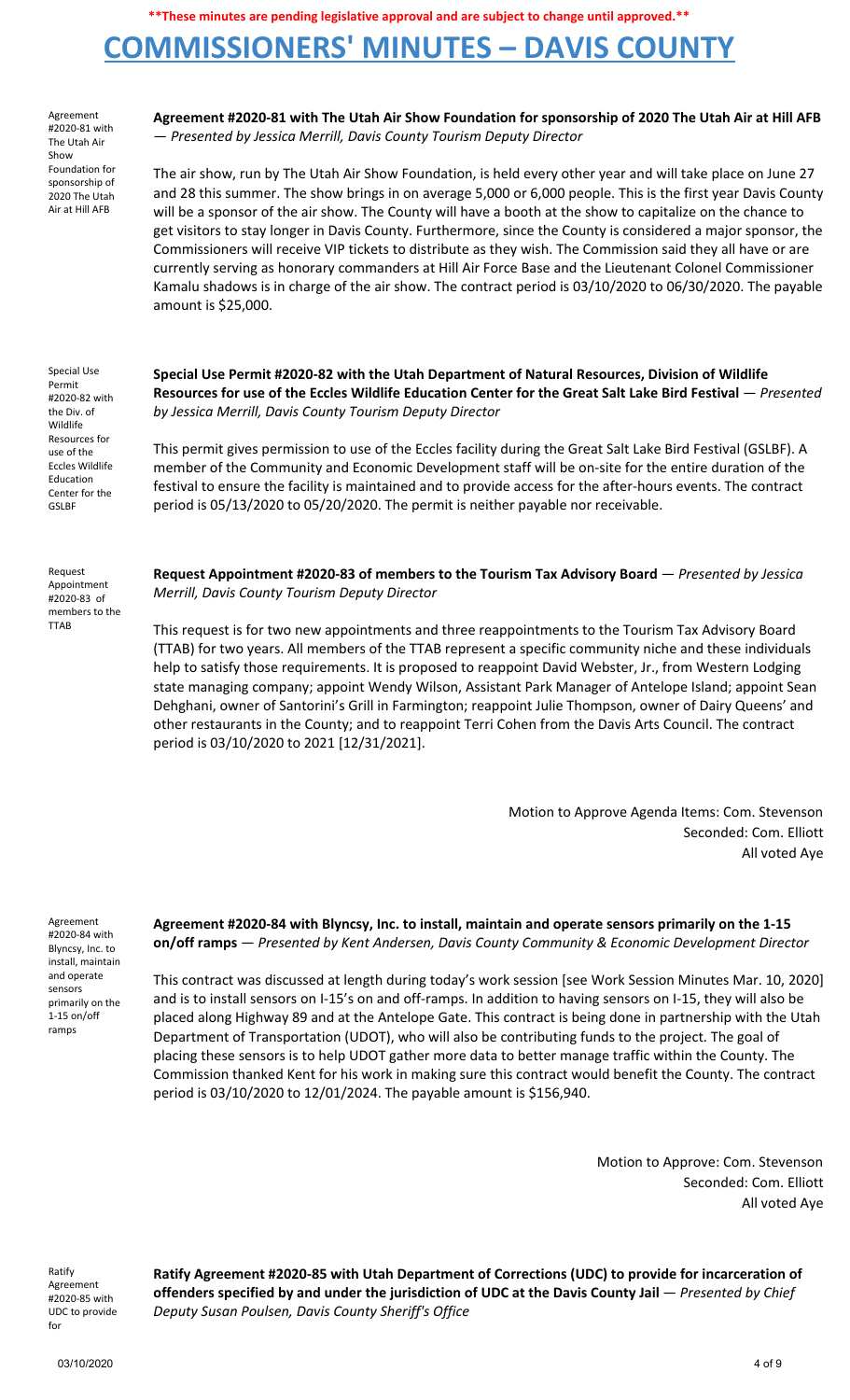# **COMMISSIONERS' MINUTES – DAVIS COUNTY**

| incarceration of<br>offenders                                                                                                       | This agreement will allow inmates from the Utah Department of Corrections (UDC) to be incarcerated at the<br>Davis County jail. The contract period is 01/01/2020 to 06/30/2024. The receivable amount is \$13,064,080.                                                                                                                                                               |
|-------------------------------------------------------------------------------------------------------------------------------------|---------------------------------------------------------------------------------------------------------------------------------------------------------------------------------------------------------------------------------------------------------------------------------------------------------------------------------------------------------------------------------------|
| Agreement<br>#2020-86 with<br>Colton Alvey for<br>POST                                                                              | Agreement #2020-86 with Colton Alvey for Peace Officer Standards and Training (POST) - Presented by<br>Chief Deputy Susan Poulsen, Davis County Sheriff's Office                                                                                                                                                                                                                      |
|                                                                                                                                     | This agreement is for special functions and law enforcement training through the Peace Officer Standards<br>and Training (POST) for Colton Alvey. The contract period is 03/10/2020 to 03/10/2022. The receivable<br>amount is \$13,830.                                                                                                                                              |
| Agreement<br>#2020-87 with<br><b>Syracuse City</b><br>for Paramedic<br>On-Board<br>Services                                         | Agreement #2020-87 with Syracuse City for Paramedic On-Board Services - Presented by Chief Deputy<br>Susan Poulsen, Davis County Sheriff's Office                                                                                                                                                                                                                                     |
|                                                                                                                                     | This agreement is through the Syracuse Fire Department for paramedic on-board services for advanced life<br>support ambulances. The receivable amount listed is the average rate per transport. The contract period is<br>03/10/2020 to 06/30/2025. The receivable amount is \$183.59.                                                                                                |
| Ratify<br>Agreement<br>#2020-88 with<br><b>Weber County</b><br>for temporary<br>Correctional<br><b>Facility nursing</b><br>services | Ratify Agreement #2020-88 with Weber County for temporary Correctional Facility nursing services -<br>Presented by Chief Deputy Susan Poulsen, Davis County Sheriff's Office                                                                                                                                                                                                          |
|                                                                                                                                     | Currently, Weber County has a shortage of nurses at their correctional facility. They have asked Davis<br>County to provide some nurses while they are in the hiring process allowing services to continue. The<br>Commission remarked this is a great example of interlocal cooperation. The contract period is 03/07/2020<br>to 04/02/2020. The receivable amount is \$73 per hour. |
|                                                                                                                                     | Motion to Approve Agenda Items: Com. Elliott<br>Seconded: Com. Stevenson<br>All voted Aye                                                                                                                                                                                                                                                                                             |
| Agreement<br>#2020-89 with<br>Box Elder<br>County for 911<br>Shared Hosted<br>System                                                | Agreement #2020-89 with Box Elder County for 911 Shared Hosted System - Presented by Mark<br>Langston, Davis County Information Services Director                                                                                                                                                                                                                                     |
|                                                                                                                                     | This is for Box Elder County to participate in the 911 switchboard service. The contract has no ending date<br>because it is open until terminated. The contract period begins 03/03/2020. The receivable amount is four<br>seats at variable amounts.                                                                                                                                |
| Agreement<br>#2020-90 with<br>Uintah County<br>for 911 Shared<br><b>Hosted System</b>                                               | Agreement #2020-90 with Uintah County for 911 Shared Hosted System - Presented by Mark Langston,<br><b>Davis County Information Services Director</b>                                                                                                                                                                                                                                 |
|                                                                                                                                     | This is for Uintah County to participate in the 911 switchboard service. The contract has no ending date<br>because it is open until terminated. The contract period begins 03/03/2020. The receivable amount is six<br>seats at variable amounts.                                                                                                                                    |
| Agreement<br>#2020-91 with<br>Motorola<br>Solutions, Inc.<br>for API for<br>Motorola FLEX<br>product                                | Agreement #2020-91 with Motorola Solutions, Inc. for API for Motorola FLEX product - Presented by<br>Mark Langston, Davis County Information Services Director                                                                                                                                                                                                                        |
|                                                                                                                                     | This agreement with Motorola is to allow Davis County access to their Spillman FLEX application program<br>interface (API) database to write programming for transportation and other services. The contract period is<br>03/10/2020 to 03/10/2023. The agreement is neither payable nor receivable.                                                                                  |

incarceration of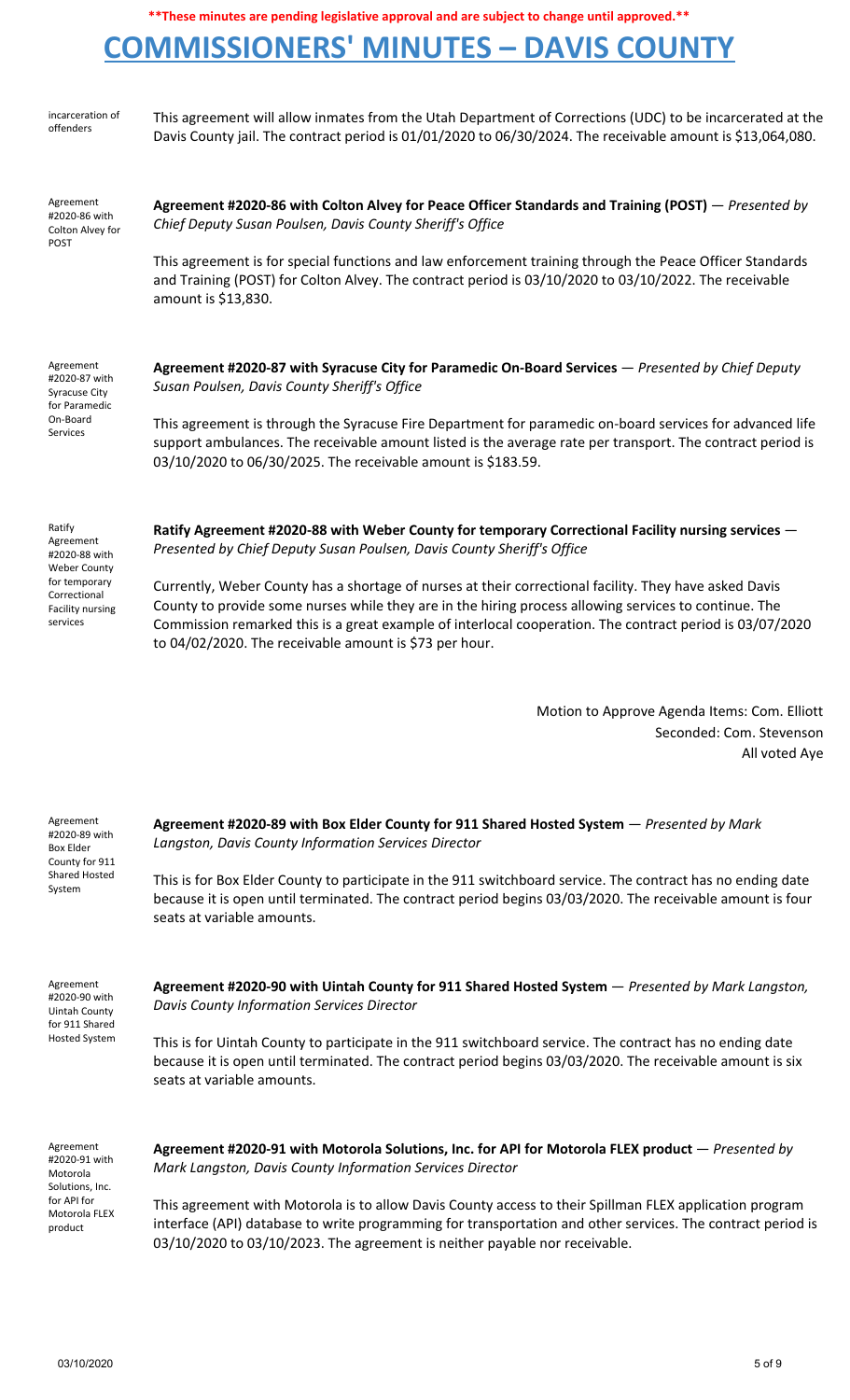## **COMMISSIONERS' MINUTES – DAVIS COUNTY**

Motion to Approve Agenda Items: Com. Stevenson Seconded: Com. Elliott All voted Aye

Summary List #2020-92 of seven donated materials to the Davis County Library

**Summary List #2020-92 of seven donated materials over \$50 to Davis County Library** — *Presented by Chris Sanford, Davis County Library Director*

This summary list is of seven donated materials valued over \$50 to the Davis County Library. The contract period is 11/02/2019 to 01/25/2020. The donated amount is \$658.75.

Summary List #2020-93 for 15 contracts under \$3,000 with Davis County Library

**Summary List #2020-93 for 15 contracts under \$3,000 with Davis County Library** — *Presented by Chris Sanford, Davis County Library Director*

This summary list is of contracts that are under \$3,000 and mostly includes Summer Reading Program events. The contract period is 12/03/2019 to 07/21/2020. The payable amount is \$6,330.

> Motion to Approve Agenda Items: Com. Elliott Seconded: Com. Stevenson All voted Aye

| Agreement<br>#2020-94 with<br>Intermountain                                 | Agreement #2020-94 with Intermountain Region Porsche Club of America to rent space for a timed<br>course driving event - Presented by Mike Moake, Davis County Marketing and Events Coordinator                                                                                                                                                             |
|-----------------------------------------------------------------------------|-------------------------------------------------------------------------------------------------------------------------------------------------------------------------------------------------------------------------------------------------------------------------------------------------------------------------------------------------------------|
| Region Porsche<br>Club of America<br>for a timed<br>course driving<br>event | This agreement is for the Intermountain Region Porsche Club of America to hold a timed course driving<br>event at the Legacy Events Center. This is considered a high risk event and will only be for one day. The<br>contract period is 05/10/2020 to 05/10/2020. The receivable amount is \$927.                                                          |
| Agreement<br>#2020-95 with<br>Sports Car of<br>America to rent              | Agreement #2020-95 with Sports Car of America to rent space for a timed course driving event -<br>Presented by Mike Moake, Davis County Marketing and Events Coordinator                                                                                                                                                                                    |
| space for a<br>timed course<br>driving event                                | Sports Car of America normally only holds a spring car event at the Legacy Center but this year they will also<br>have a National Lotus Car Company Club event in the fall. This will be an exciting event to see. The contract<br>period is 03/15/2020 to 09/20/2020. The receivable amount is \$12,051.                                                   |
| Agreement<br>#2020-96 with<br><b>United Spirit</b>                          | Agreement #2020-96 with United Spirit Association to rent space for a Cheer Competition - Presented by<br>Mike Moake, Davis County Marketing and Events Coordinator                                                                                                                                                                                         |
| Association to<br>rent space for a<br>Cheer<br>Competition                  | The United Spirit Association cheer competition is a returning event. The preliminary data from last week's<br>competition shows about 12,000 people from Utah, Idaho, Montana, and Wyoming attended. While the<br>event is only one day, set up takes an entire day. The contract period is 03/04/2021 to 03/06/2021. The<br>receivable amount is \$3,400. |
| Agreement<br>#2020-97 with<br>US Ballroom<br>Foundation for                 | Agreement #2020-97 with US Ballroom Foundation to rent space for a ballroom dancing competition $-$<br>Presented by Mike Moake, Davis County Marketing and Events Coordinator                                                                                                                                                                               |
| a ballroom<br>dancing<br>competition                                        | This is a new event to the Legacy Events Center and is anticipated to bring in 800 dancers and 1,400<br>spectators, with about 150 hotel rooms to be booked. Most contestants will be from Utah and Idaho. The<br>contract period is 02/18/2021 to 02/20/2021. The receivable amount is \$3,322.40.                                                         |
| Agreement                                                                   | Agrooment #2020-98 with LISA Gymnaetics World to rent snace for a men's regional gymnastic                                                                                                                                                                                                                                                                  |

USA Gymnastics

#2020-98 with

**Agreement #2020-98 with USA Gymnastics World to rent space for a men's regional gymnastic championships** — *Presented by Mike Moake, Davis County Marketing and Events Coordinator*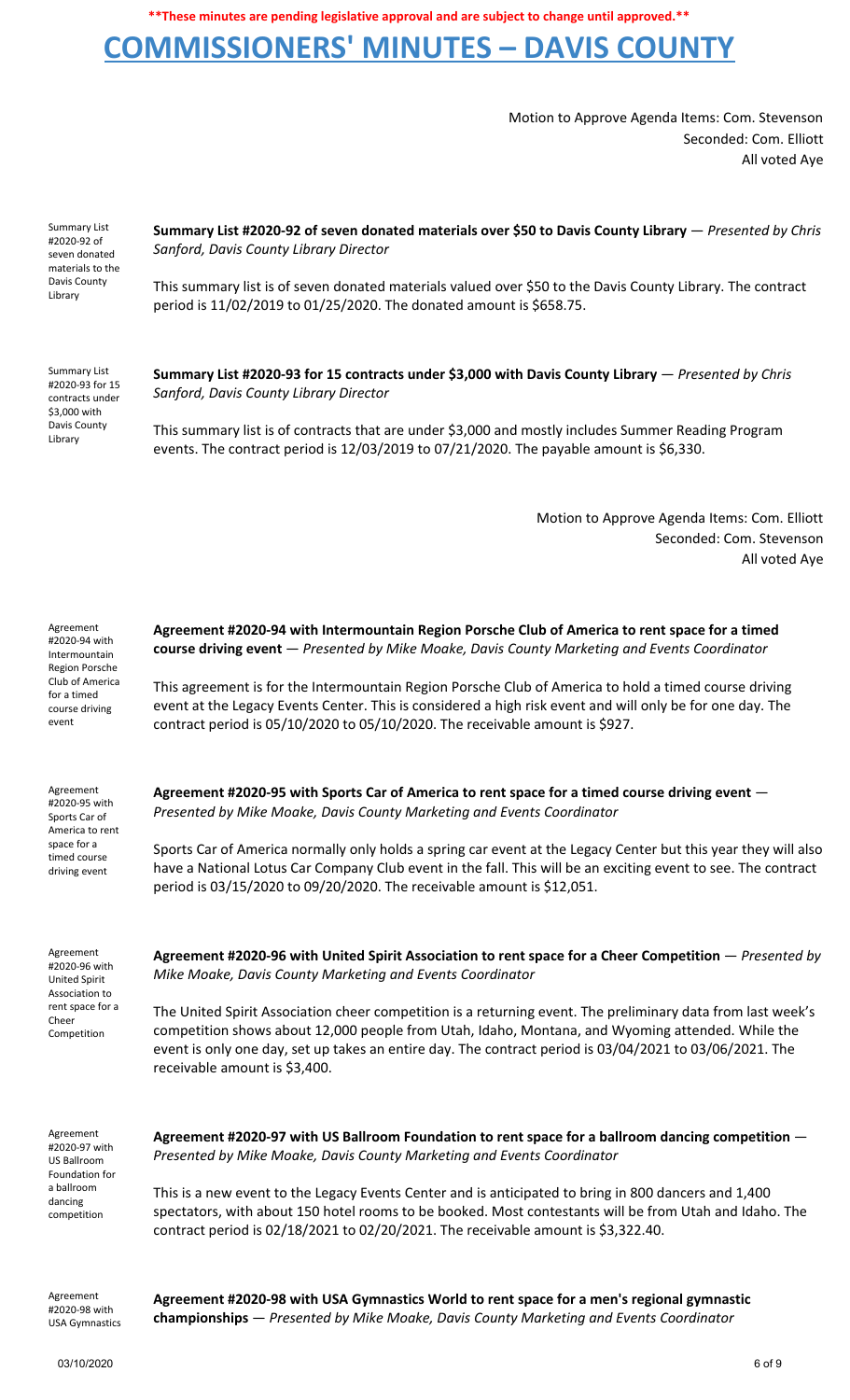## **COMMISSIONERS' MINUTES – DAVIS COUNTY**

World to rent space for a men's regional gymnastic championships

This men's regional gymnastics championship with USA Gymnastics World is a new event to the Legacy Events Center. It was previously held in New Mexico and will bring in contestants from Utah, Colorado, Wyoming, and New Mexico. The contract period is 04/07/2021 to 04/11/2021. The receivable amount is \$5,129.40.

Agreement #2020-99 with the Utah Pigeon Club for the Salt Lake Premier Pigeon Show

**Agreement #2020-99 with the Utah Pigeon Club for rental space for the Salt Lake Premier Pigeon Show** — *Presented by Mike Moake, Davis County Marketing and Events Coordinator*

The Utah Pigeon Club will be holding the Salt Lake Premier Pigeon Show at the Legacy Events Center. The contract period is 11/04/2020 to 11/07/2020. The receivable amount is \$2,224.80.

> Motion to Approve Agenda Items: Com. Stevenson Seconded: Com. Elliott All voted Aye

Summary List #2020-100 of 17 agreements with the Davis County Legacy Events Center

**Summary List #2020-100 of 17 agreements with the Davis County Legacy Events Center as of February 25, 2020** — *Presented by Dave Hansen, Davis County Legacy Events Director*

This summary list is of 17 low-dollar, low-risk events at the Legacy Events Center and includes events like parties, dog shows, poultry shows, and RV hookup rentals. The contract period is 02/07/2020 to 10/10/2020. The receivable amount is \$3,950.83.

Agreement #2020-101 with USU Extension for rental space for horse shows **Agreement #2020-101 with Utah State University (USU) Extension for rental space for horse shows** — *Presented by Dave Hansen, Davis County Legacy Events Director*

This agreement is for Utah State University (USU) to hold a horse event at the Legacy Events Center. It is part of the County's in-kind trade agreement with USU [see Agreement #2019-0026-B]. The contract period is 06/08/2020 to 08/04/2020. The amount is an in-kind trade.

> Motion to Approve Agenda Items: Com. Elliott Seconded: Com. Stevenson All voted Aye

The Commission asked when the dog park would open for the spring season. Dave said they generally wait until the ground is dry and fertilized before opening so they do not have an official open date yet.

Authorize Notice of Sale #2020-102 of of Tax ID 08-076-0122 to be published and accept Earnest Money Receipt and Agreement

**Authorize Notice of Sale #2020-102 of Davis County surplus real property known as part of Tax ID 08-076-0122 to be published and accept Earnest Money Receipt and Agreement** — *Presented by Tony Thompson, Davis County Property Manager*

This notice of sale is to authorize Davis County to accept the earnest money from Dominion Energy regarding the surplus property known as Tax ID 08-076-0122 at 85 S 750 W in Farmington, south of the Davis County Justice Court. It was recommended to declare this property as surplus in May by the Property Committee and Dominion Energy gave a very good suggested purchase price of \$3,000, or \$4.40 per/sqf. The property abuts land currently owned by Dominion Energy and they want to purchase it in order to install another release valve to better regulate gas release. The earnest money is \$1,000 and the remaining \$2,000 will be deposited later. First, the notice of sale must be published in the newspaper to move the process forward. The contract period has no beginning or ending date. The amount is payable and receivable for \$3,000.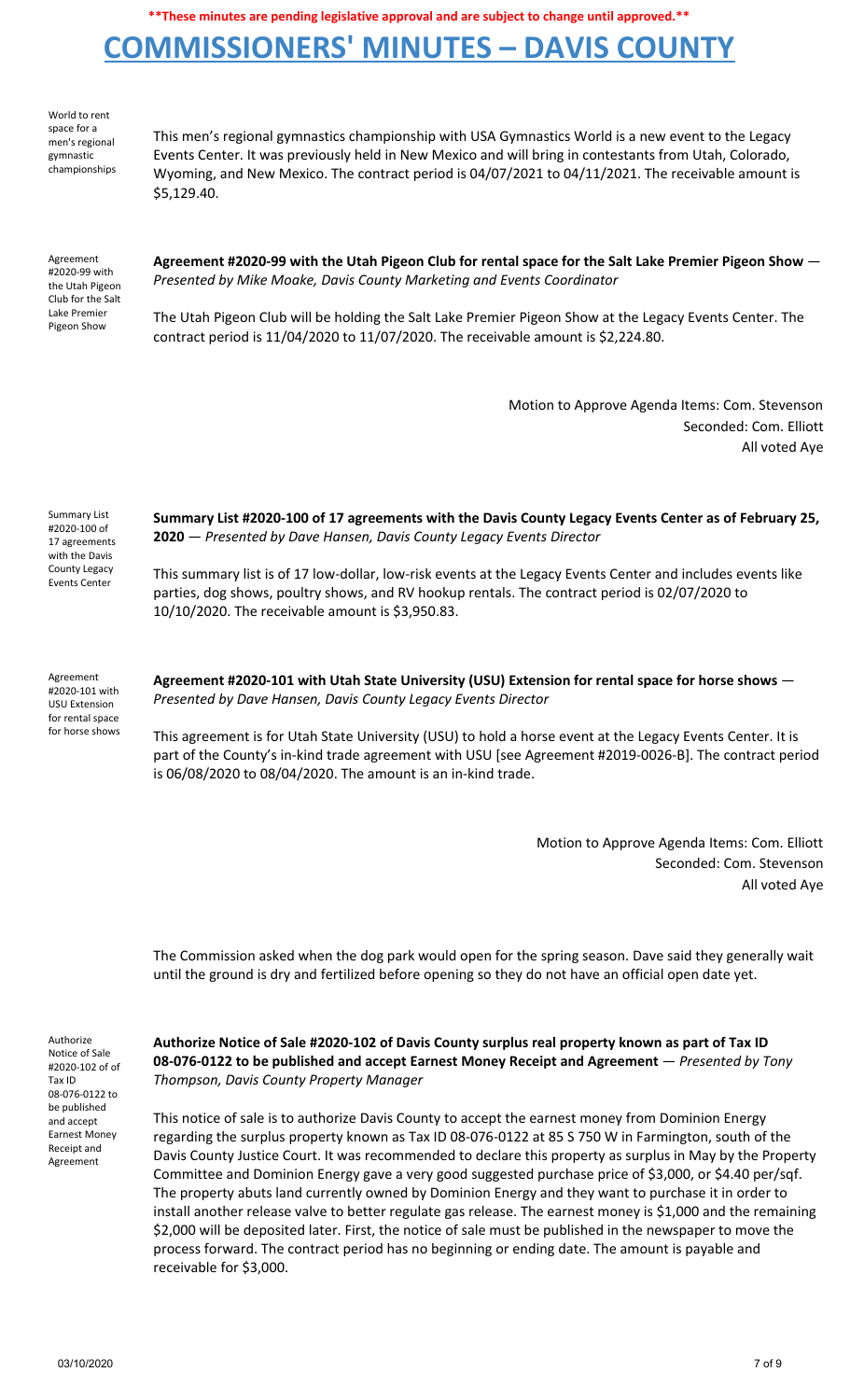## **COMMISSIONERS' MINUTES – DAVIS COUNTY**

Motion to Approve: Com. Elliott Seconded: Com. Stevenson All voted Aye

The Commission asked for a status update on the properties in Centerville. Tony said they are working on getting bids from Sorensen Company to install power, water, and sewer to the properties. The city is also allowing the County to use their subcontractor which will help if they choose. The properties should be ready to sell this year.

**Statement of Responsibility #2020-103 with the Utah Outdoor Recreation Grant application for the Bonneville Shoreline South Project** — *Presented by Jeff Oyler, Davis County Planning Manager*

**Grant Letter #2020-103-A with Utah Office of Outdoor Recreation stating money has been budgeted and approved to complete Bonneville Shoreline Trail South Project** — *Presented by Jeff Oyler, Davis County Planning Manager*

Jeff is in process of submitting a grant to the Utah Outdoor Recreation regarding a 15 mile stretch of the Bonneville Shoreline Trail, stretching from Mueller Park Canyon to near Ensign Peak. The proposed trail will be an all-natural surface that is three to six feet wide. This section is all on Forest Service property and the County has been working closely with them for a while on the trail. The Commission said this trail connection has potential to be a big deal.

The first piece of the grant is a statement of responsibility saying Davis County will be responsible for the long-term maintenance of the trail following construction. This document has no beginning or ending date and is neither payable nor receivable.

The second item is a letter stating this project has been budgeted for and states how much the County will contribute. This document has no beginning or ending date and is neither payable nor receivable.

> Motion to Approve Agenda Items: Com. Stevenson Seconded: Com. Elliott All voted Aye

Commissioner Elliott moved to recess to Board of Equalization. Commissioner Stevenson seconded the motion. All voted Aye.

**BOARD OF EQUALIZATION \_\_\_\_\_\_\_\_\_\_\_\_\_\_\_\_\_\_\_\_\_\_\_\_\_\_\_\_\_\_\_\_\_\_\_\_\_\_\_\_\_\_\_\_\_\_\_\_\_\_\_\_\_\_\_\_\_\_\_\_\_\_\_\_\_\_\_\_\_\_\_\_\_\_\_\_\_\_\_\_\_\_\_\_\_\_\_\_** Property Tax Register Property Tax Register matters were presented by Curtis Koch, Davis County Clerk/Auditor, as follows: Under Auditor adjustments are 12 veteran exemption tax abatements. Under Treasurer adjustments are various small dollar write-offs totaling \$9.89. Motion to Approve: Com. Elliott Seconded: Com. Stevenson All voted Aye Commissioner Elliott moved to reconvene Commission Meeting. Commissioner Stevenson seconded the motion. All voted Aye. **CONSENT ITEMS \_\_\_\_\_\_\_\_\_\_\_\_\_\_\_\_\_\_\_\_\_\_\_\_\_\_\_\_\_\_\_\_\_\_\_\_\_\_\_\_\_\_\_\_\_\_\_\_\_\_\_\_\_\_\_\_\_\_\_\_\_\_\_\_\_\_\_\_\_\_\_\_\_\_\_\_\_\_\_\_\_\_\_\_\_\_\_\_** Check Registers **Check Registers** Check Registers were approved.

Statement of Responsibility #2020-103 and Grant Letter #2020-103-A with Utah Office of **Outdoor** Recreation regarding the Bonneville Shoreline Trail South Project